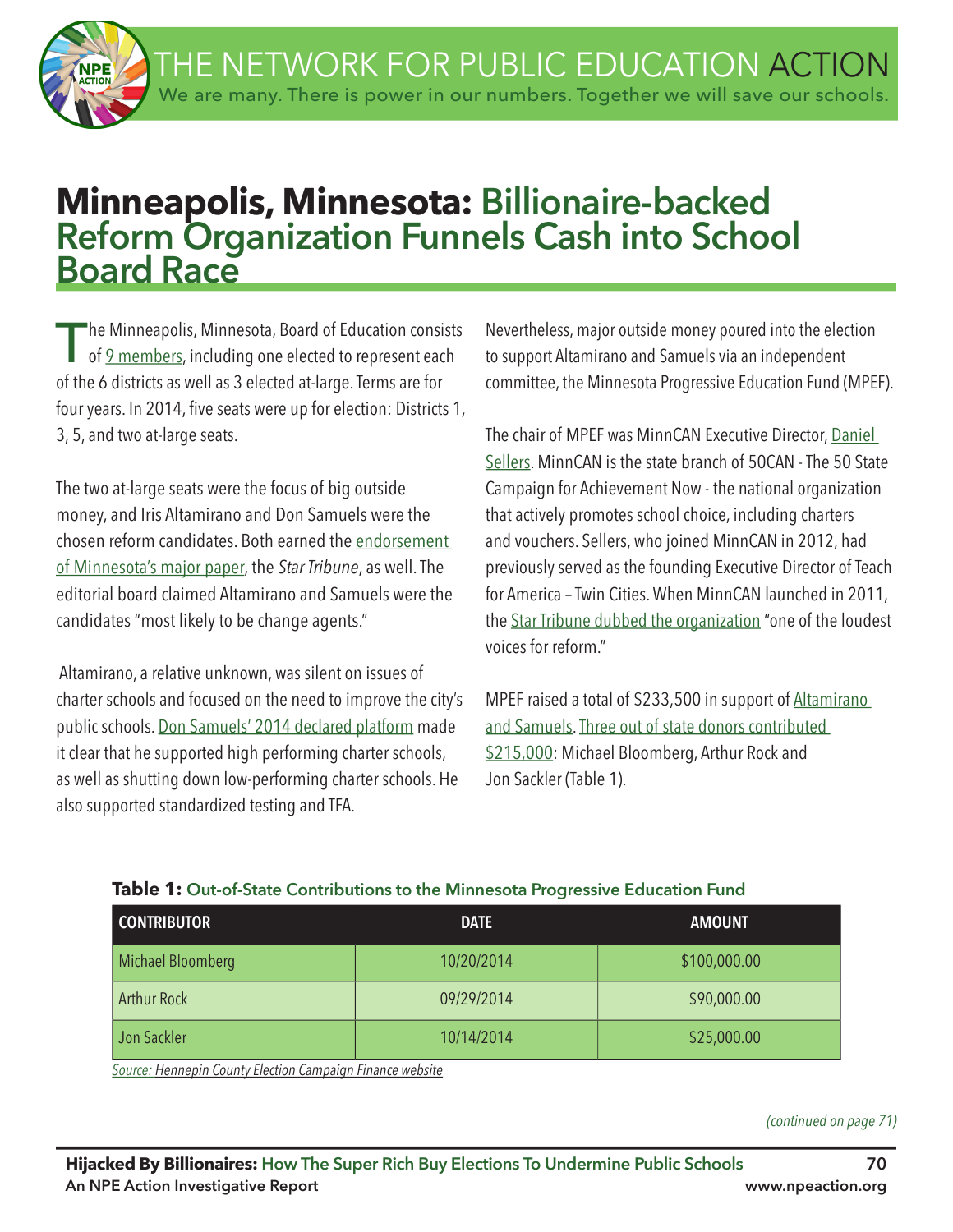*(continued from page 70)*

The in-state donations to MPEF were modest, but their sources suggest that the local push behind MPEF was related to charter school expansion (Table 2).

| <b>CONTRIBUTOR</b>     | <b>DATE</b> | <b>AMOUNT</b> |
|------------------------|-------------|---------------|
| <b>Addison Piper</b>   | 09/22/2014  | \$1,000.00    |
| Albert Fan             | 09/02/2014  | \$500.00      |
| Michael and Ann Ciresi | 09/28/2014  | \$10,000.00   |
| <b>Benson Whitney</b>  | 10/24/2014  | \$5,000.00    |

## **Table 2: In-State Contributions to the Minnesota Progressive Education Fund**

*Source: Hennepin County Election Campaign Finance website*

In-state donors were MinnCAN board member, Addison Piper, who contributed \$1,000, and MinnCAN's board chair, Benson Whitney, who contributed \$5,000. Minneapolis based Charter School Partners Executive Director, Al Fan gave another \$500.

In September of 2013, MinnCAN published a report titled, *Fulfilling the Promise of Charter Schools*. The report concluded that it was time for Minnesota to reclaim its place "as a trailblazer of the charter school movement and the students they serve." Just one month later the Walton Foundation named Charter School Partners' Al Fan an "Education Reformer to Watch". The Foundation praised Fan for working with other groups to "close the achievement gap in Minneapolis by growing high-quality charter schools."

When MPEF's fling reports became public just prior to the election, *In These Times* reporter Sarah Lahm speculated that Bloomberg, Rock and Sackler were interested in the

school board race because the district had just entered into a district-charter compact with a local charter chain.

Lahm reported that the compact with the local chain was the outcome of the 2010 Minneapolis District-Charter Collaboration Compact. Minneapolis's compact was one of nine in cities across the nation, an initiative conceived and funded by the Gates Foundation. The Gates compact, worth \$100,000, was awarded to districts to guarantee that charters were given the same status as public schools. The Minneapolis Foundation was tapped to manage the compact.

Michael Ciresi, the largest in-state donor to the Compact fund, is a prominent Minnesota lawyer with the law firm of Robins, Kaplan, Miller & Ciresi. On her blog, Bright Lights Small City, Lahm further explains that the seed money that gave life to the Minneapolis Foundation was the same money that brought MinnCAN, Teach for America and Students for Education Reform (SFER) to Minneapolis. The

#### *(continued on page 72)*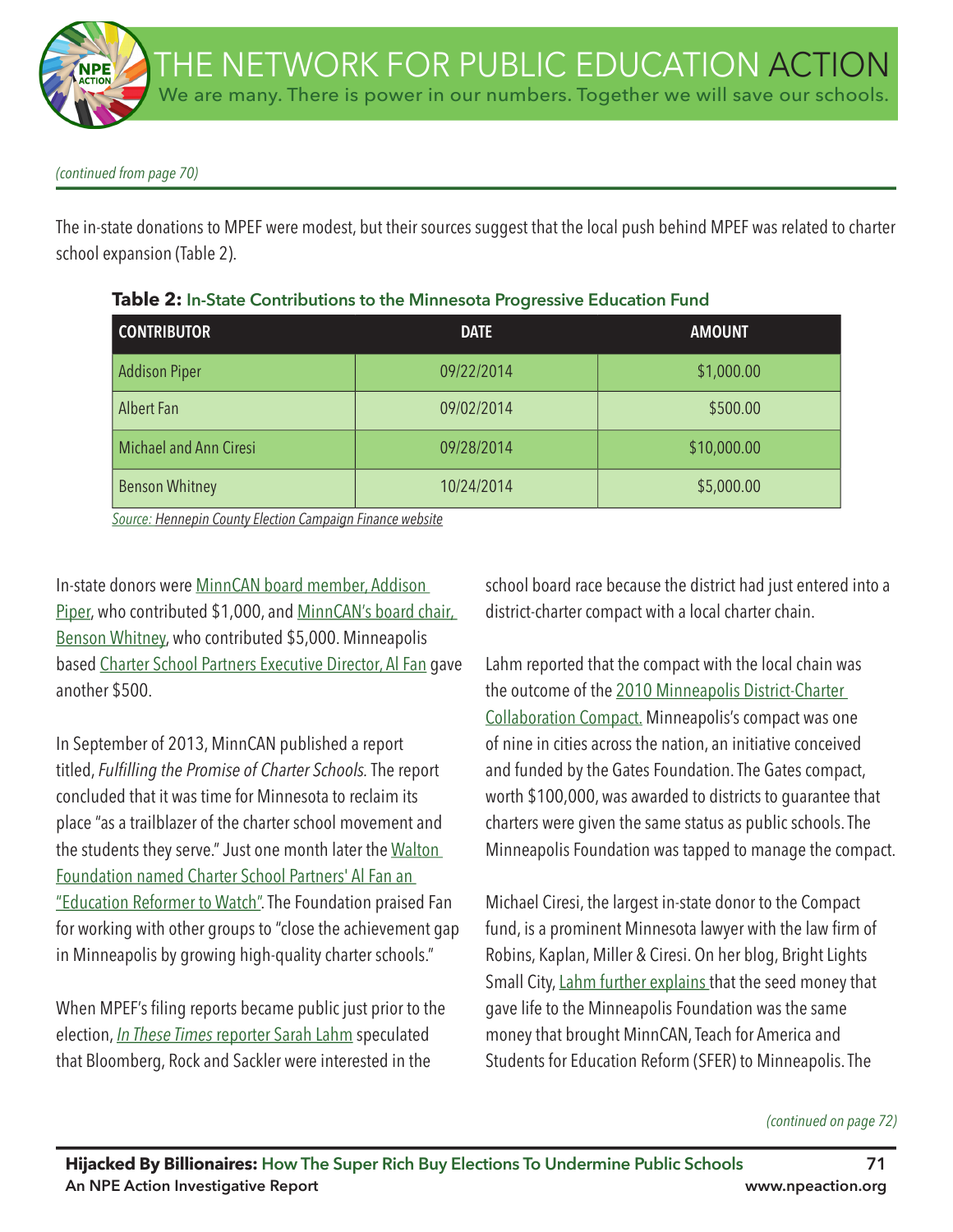### *(continued from page 71)*

seed money came from Michael Ciresi's firm, Robins, Kaplan, Miller & Ciresi. Flush with hundreds of millions of dollars from fees earned in a \$6.6 billion dollar tobacco settlement, the firm's Foundation, the Robins, Kaplan, Miller & Ciresi Foundation for Children, funded a web of Minneapolis reform organizations.

MPEF was not the only group in this web to funnel outside funds into the 2014 Minneapolis school board race. Students for Education Reform, which has been called an "education reform front" for Democrats for Education Reform, raised over \$25,000 in direct contributions and another \$35,000 in in-kind support.

California investment banker and businessman Adam Cioth was the main contributor to SFER's efforts in Minneapolis. Cioth, a supporter of charter schools, is on SFER's board. He is also on the board of Leadership Public Schools, a San Francisco Charter Management Organization, and he is on the Leadership Council for the NewSchools Venture Fund, a California based venture philanthropy non-profit that finances charter schools around the country, including Minneapolis.

## **Table 3: Out-of-State Contributions to the Students for Education Reform (SFER) Action Network Fund**

| <b>CONTRIBUTOR</b> | <b>DATE</b> | <b>AMOUNT</b> |
|--------------------|-------------|---------------|
| <b>Adam Cioth</b>  | 12/12/2013  | \$23,500.00   |

*Source: Hennepin County Election Campaign Finance website*

The sole in-state donation to SFER from an individual came from MinnCAN board chair, Benson Whitney. MPEF and 50CAN provided the approximately \$35,000 worth of in-kind support to SFER.

## **Table 4: In-State Contributions and In-Kind Contributions to Students for Education Reform (SFER) Action Network Fund**

| <b>CONTRIBUTOR</b>                        | <b>DATE</b>                            | <b>AMOUNT</b>                           |
|-------------------------------------------|----------------------------------------|-----------------------------------------|
| <b>Benson Whitney</b>                     | 07/15/2014                             | \$2,500.00                              |
| Minneapolis Progressive Education<br>Fund | 08/11/2014<br>11/12/2014<br>12/01/2014 | \$10,638.00<br>\$1,852.48<br>\$6,845.87 |
|                                           |                                        |                                         |

*Source: Hennepin County Election Campaign Finance website*

*(continued on page 73)*